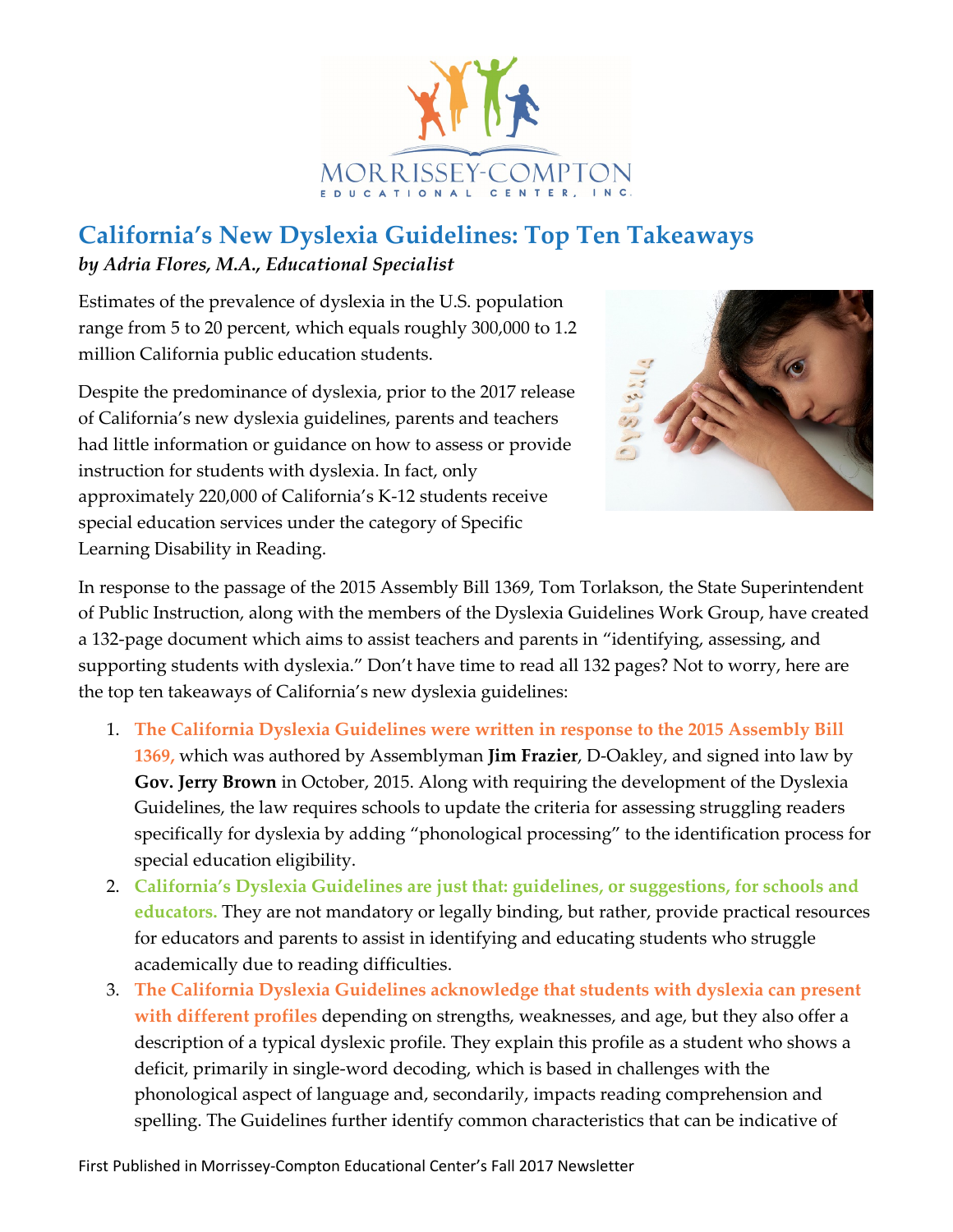dyslexia such as an inability to sound out new words, limited sight-word vocabulary, listening comprehension which exceeds reading comprehension, and inadequate response to effective instruction and intervention.

- 4. **The Guidelines emphasize the critical need for educators to be informed by accurate, current, and reliable research** about evidence-based instructional strategies to assist students with dyslexia. The International Dyslexia Association's (IDA) Knowledge and Practice Standards for Teachers of Reading are highlighted as a way for educators to be prepared to implement best practices in regard to teaching literacy.
- 5. **In 2015, 41 percent of fourth-grade students in California were reading below basic achievement levels, as compared with 32 percent nationally.** One of the main contributing factors to this discrepancy is identified as the lack of early and accurate identification of students with dyslexia. The California Guidelines recommend a number of ways to address this discrepancy including universal dyslexia screenings beginning in kindergarten, the use of a Multitiered System of Support and Response to Intervention and Instruction, and comprehensive language and literacy assessment of students with dyslexia.
- 6. **Students with dyslexia do not necessarily qualify for special educational instruction if their needs can be met within the regular educational program.** Students who are identified with a specific learning disability (LD) by an individualized education program (IEP) team are, as required by law, eligible to receive special education which may include services such as a resource specialist, pull-out program, and special education program, along with other options. In order for a student to qualify for a specific LD, they must meet certain criteria including a severe discrepancy between intellectual ability and achievement, inadequate achievement for his/her age, and a pattern of strengths or weaknesses in performance and/or achievement that is relevant to the identification of a specific LD.
- 7. **The use of the terms dyslexia, dyscalculia, and dysgraphia are allowed in evaluation, eligibility determinations, and IEP documents** under the Individuals with Disabilities Education Act (IDEA) as clarified by the Federal Office of Special Education and Rehabilitative Services (OSERS) in a letter colleagues published in October 2015. The Guidelines also explain that students, including some students with dyslexia, may receive a 504 plan under which they can qualify for teaching strategy accommodations, such as individual or small-group instruction, written materials read to the student by the teacher, and the provision of outlines, study guides, or organizers. Students may also receive accommodations like use of audio recorded books, text-to-speech technology, and recording of lectures.
- 8. **All students who have dyslexia are entitled to receive structured literacy instruction, meaning an evidence-based, multisensory, direct, explicit, structured, and sequential approach to literacy instruction,** whether in general education classrooms or in a special education setting, under California Education Code Section 56335(a). A structured literacy program should include instruction of phonology, orthography, phonics, syllables, morphology, syntax, grammar, and comprehension.